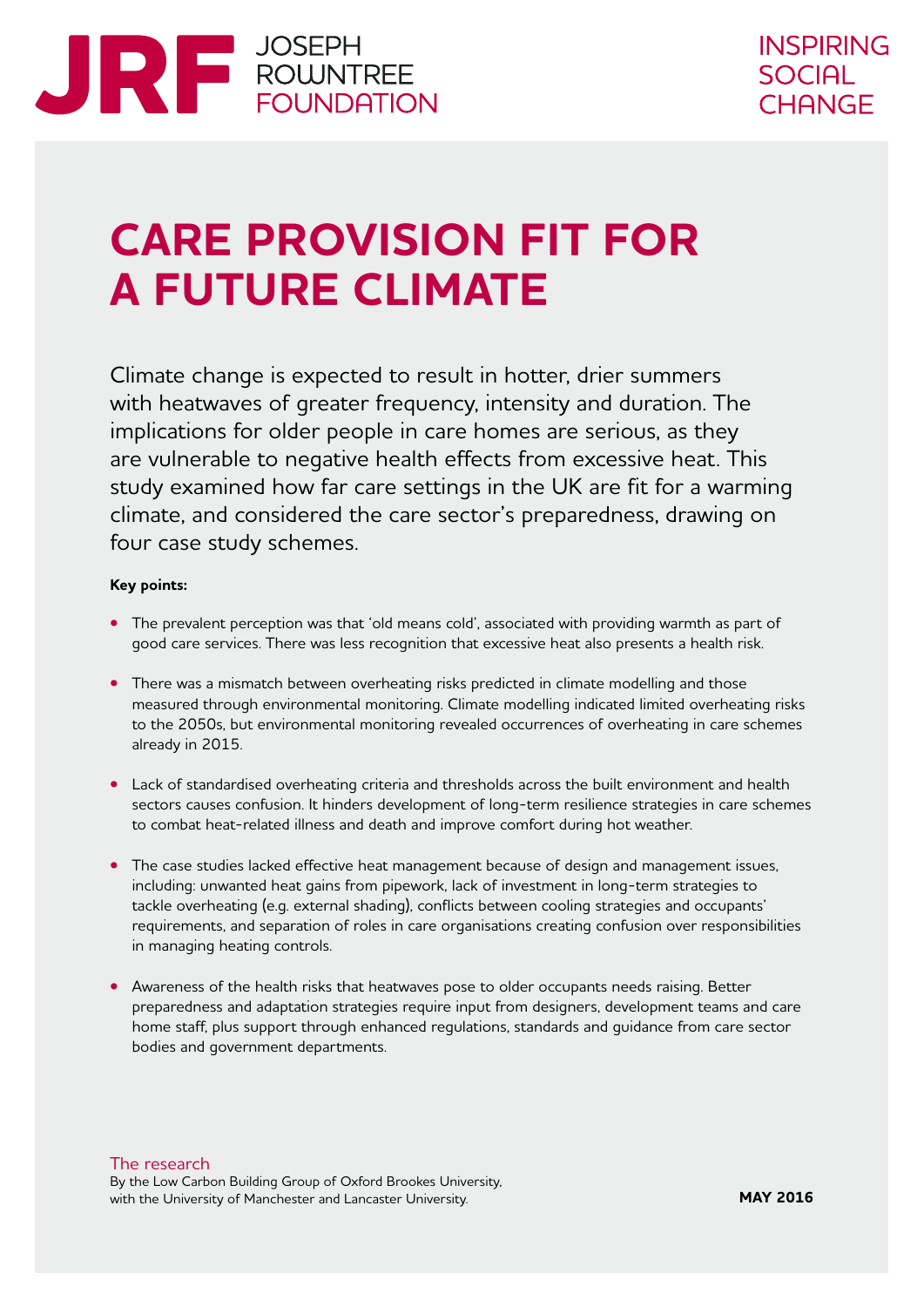# **BACKGROUND**

Climate change is expected to result in hotter, drier summers, with more intense and longer heatwaves. This has serious implications for heat-related illness and death for older people in care homes, as they are vulnerable to the negative health effects of overheating. This study examined UK care schemes' preparedness for a warming climate, including four case-study schemes and a stakeholders' workshop.

## **Culture of warmth**

The prevalent perception throughout the care sector was that older people feel the cold. While cold is still a more prevalent health risk, there was less recognition that heat also presents a significant risk. As a result, the design, commissioning and management of care schemes have focused on providing warmth. Regulatory practices also prioritise warm environments.

## **Mismatch between modelling and monitoring**

Disparities emerged between the overheating risks predicted in climate change modelling and those measured through environmental monitoring across the case studies. Climate modelling indicated limited overheating risks to the 2050s, but overheating as a major concern by the 2080s. By contrast, environmental monitoring revealed occurrences of overheating already during summer 2015 across all four schemes. Overheating risks were more pronounced in one south of England site, despite it being built more recently with consideration of climate change.

This emphasises the need to monitor temperatures across care settings, and provide feedback to management, staff and residents to identify occurrences of overheating and support timely remedial action.

## **No single overheating definition for the care sector**

There is no statutory maximum internal temperature for care schemes. The sector has guidance on (outdoor) threshold temperatures at which heat-related deaths may increase, such as 24.5°C in the Public Health England (PHE) *Heatwave Plan for England* (2015). However, apart from the *Heatwave Plan* indication of keeping at least one room in care schemes below 26°C to provide a 'cool area', there is a lack of guidance or standards for indoor temperatures at which overheating occurs, and the level of associated health risks. The building sector has several overheating methods with different indoor temperature thresholds. These focus on comfort rather than health risks.

Some overlap exists between threshold temperatures in building sector guidance (e.g. Chartered Institution of Building Services Engineers *Guide A: Environmental Design 2015*) and health-related guidance (as in the PHE *Heatwave Plan*). However, evidence is lacking on overheating thresholds for the care sector and older people. This, combined with inconsistency in overheating methodologies, can lead to confusion and lack of understanding of how to identify overheating, and when and where health risks may occur.

## **Factors hindering effective heat management**

Care facilities are both work and living spaces. Hence residents and staff showed a wide range of perceptions of comfort, which could create conflicts in terms of controlling heat and ventilation. In all case studies, the heating was on throughout the summer, with inadequate control of indoor temperatures even during hot weather.

Factors hindering effective heat management:

**•** Lack of design for overheating. Regulatory and cultural notions concerning heating in the care sector mean that innovative design solutions for overheating are not commonplace. Where considered, they are often compromised because of other priorities such as practical, spatial and care requirements. The tendency is to design single-aspect rooms lacking through-ventilation.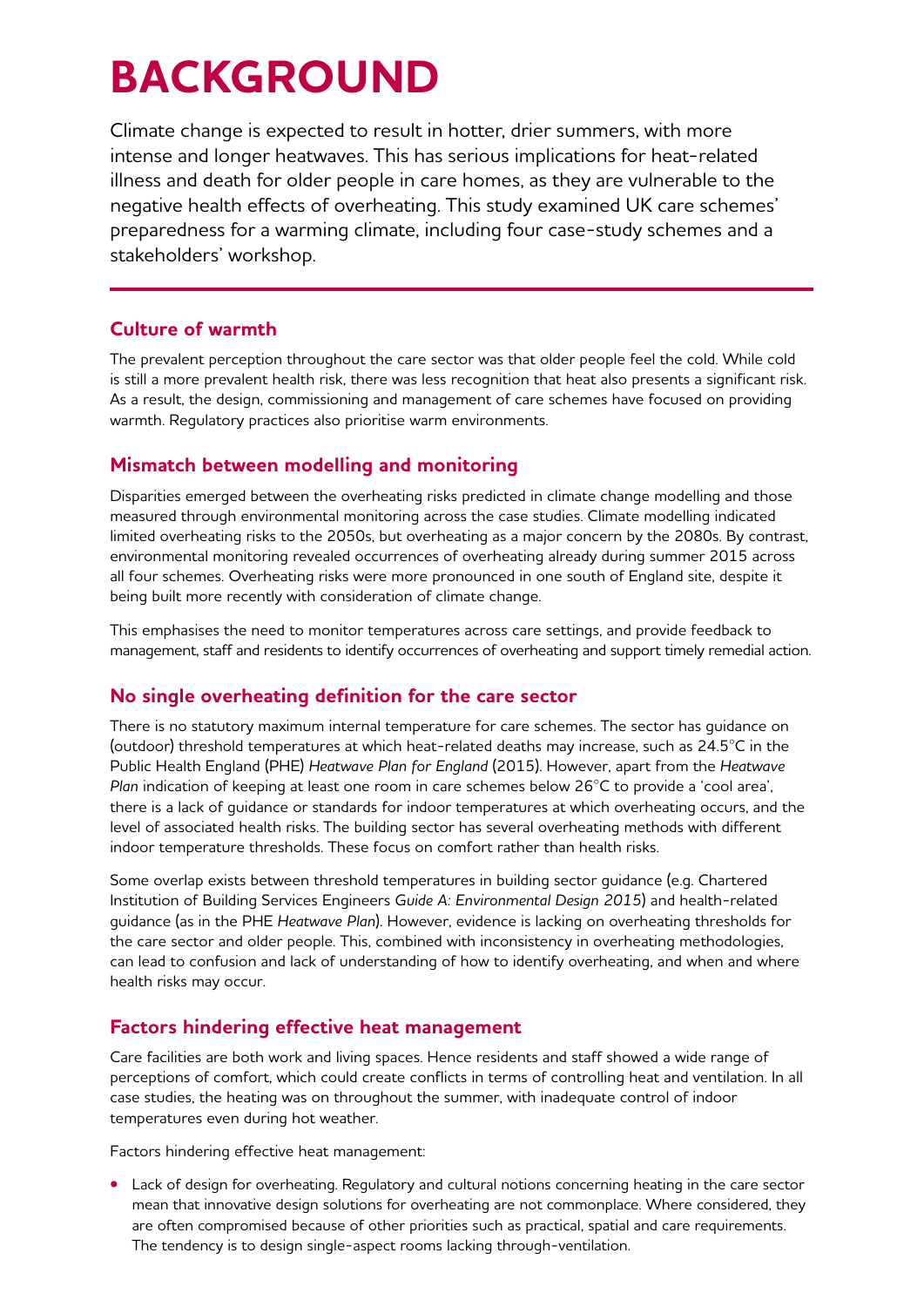- **•** Gaps in communicating knowledge of operating heating and ventilation systems, and how design and energy-efficiency measures may impact on overheating risks. These occur from scheme design to handover and through to day-to-day operation.
- **•** Conflicts between the design of passive cooling strategies, and residents' quality of life and regulatory issues. For example, health and safety requirements such as restricted window openings hinder ventilation, while keeping blinds closed during the day is feasible only in unoccupied rooms.
- **•** Centralised heating and hot water systems. These contribute to buildings overheating if pipework is poorly designed, or localised controls are not installed and used.
- **•** Lack of investment in long-term measures to tackle overheating, such as external shutters and shading.
- **•** Confusion about how heating and ventilation systems work and whose responsibility it is to turn them on or off. Separation of roles, with building management and maintenance teams often based off-site, can create confusion over responsibilities for managing heat and cooling. A lack of urgency among care staff in operating heating controls also inhibits action.
- **•** Conflict between residents' preferences and what is best for their health and comfort, especially where residents have cognitive frailties. As dementia is likely to become increasingly common, the balance between providing accessible, user-operable controls and automated controls will become more critical.
- **•** Ingrained habits of carers and residents. These can result in inflexibility in adapting eating or bathing routines during hot weather.

#### **Lack of awareness and long-term strategies**

There was general lack of awareness of the impacts of overheating and the prevalence of current and future overheating risk, from designers to frontline care staff and residents. This was reflected in prioritisation of other care requirements and needs, and the lack of long-term strategic planning for mitigating and adapting to overheating risks. Planning for future overheating was not 'top of the agenda', since providers tend to plan for the near future. They do not anticipate climate change effects being large enough to impact on operations within the next 30 years or so.

All the care managers interviewed were aware of the PHE *Heatwave* plan, which offers guidance on how to prepare for and respond to heatwaves. Awareness was lower among frontline care staff, although they knew some measures. Most of these were short-term reactions, such as hydration, lighter clothing and mobile electric fans, rather than proactive longer-term measures (such as shading) and strategic responses (e.g. cool rooms). Care managers found it impractical to provide cool rooms because of a lack of suitably large rooms and the difficulties of moving older residents.

### **Conclusion**

Overheating risks are likely to be exacerbated because of climate change. Yet there is little awareness and implementation of long-term strategies to provide adaptation methods and increase resilience within the care sector. Such strategies require input from designers, care home commissioners and development teams, asset/service managers, and care home managers and staff. They also need support, through focused regulations, standards and guidance, from key national care sector bodies and government departments. Most urgently, however, the care sector needs a culture change, to prioritise the health risks of excessive heat alongside those from cold.

### **Recommendations**

National policy-makers and practitioners need to:

- challenge the culture of warmth and increase awareness of the current and future risks of climate change and overheating in the care sector;
- **•** promote best practice in design and management to enable resilience and adaptation;
- share insights from case studies which have experienced and tackled heatwaves with those involved in designing, managing and using care homes.